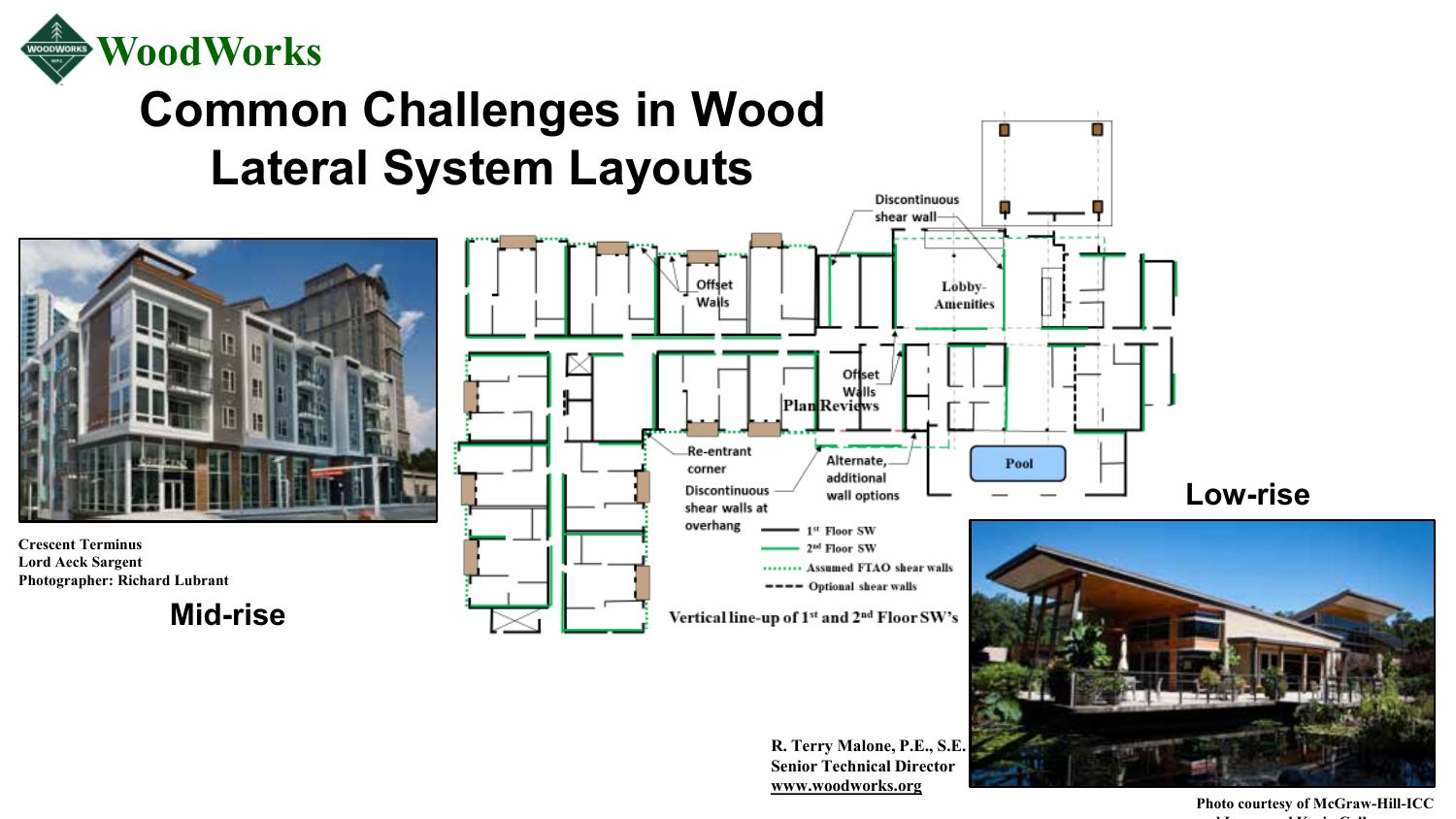

# **Course Description**

**Creative structures are becoming increasingly common to differentiate projects in the highly competitive commercial and multi-family construction markets. However, their aesthetically pleasing shapes can create challenging lateral load paths and structural irregularities that are difficult to define and resolve. This presentation will explore lateral system layout challenges that often occur during the schematic design of wood framed buildings.** 

**Topics will include cantilever diaphragm design, impacts of large openings at elevators and stairs, discontinuous shearwalls, relative stiffness issues between shear walls and diaphragms, vertical and horizontal offsets in lateral force-resisting systems, and combinations of different lateral systems (such as masonry shearwalls and wood sheathed shearwalls). Actual design examples will be included throughout the presentation to give real world context for these common challenges.**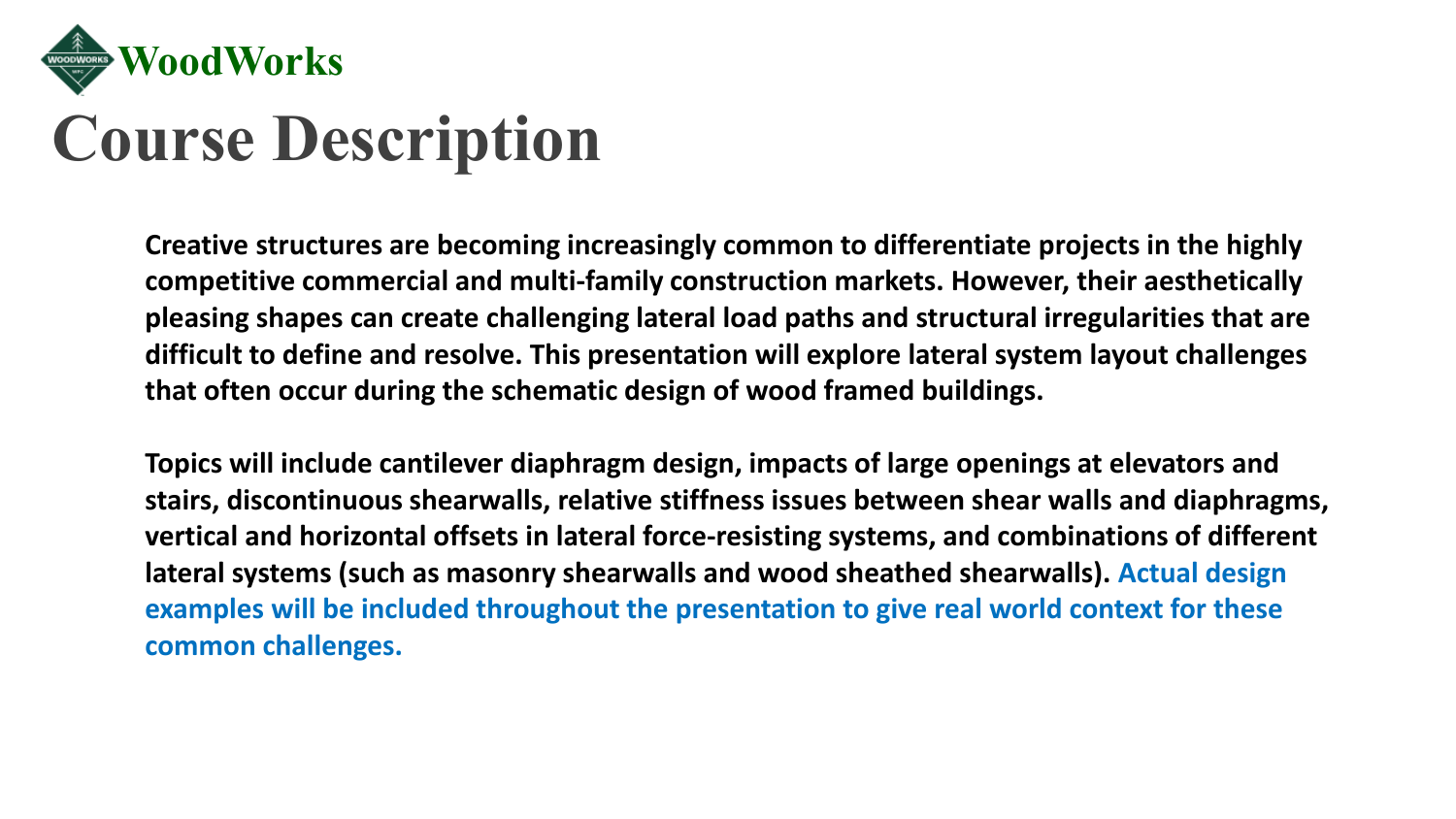# **Typical Review Process**

- **Overlay shear walls from floor to floor to see if they stack or are discontinuous.**
- **Determine the diaphragm boundary, including the effects of openings and location of supporting walls (most important task).**
- **Identify irregularities and load path challenges (offset walls and /or diaphragms, discontinuous chords, etc.).**
- **Create comments and possible solutions to the issues for consideration.**

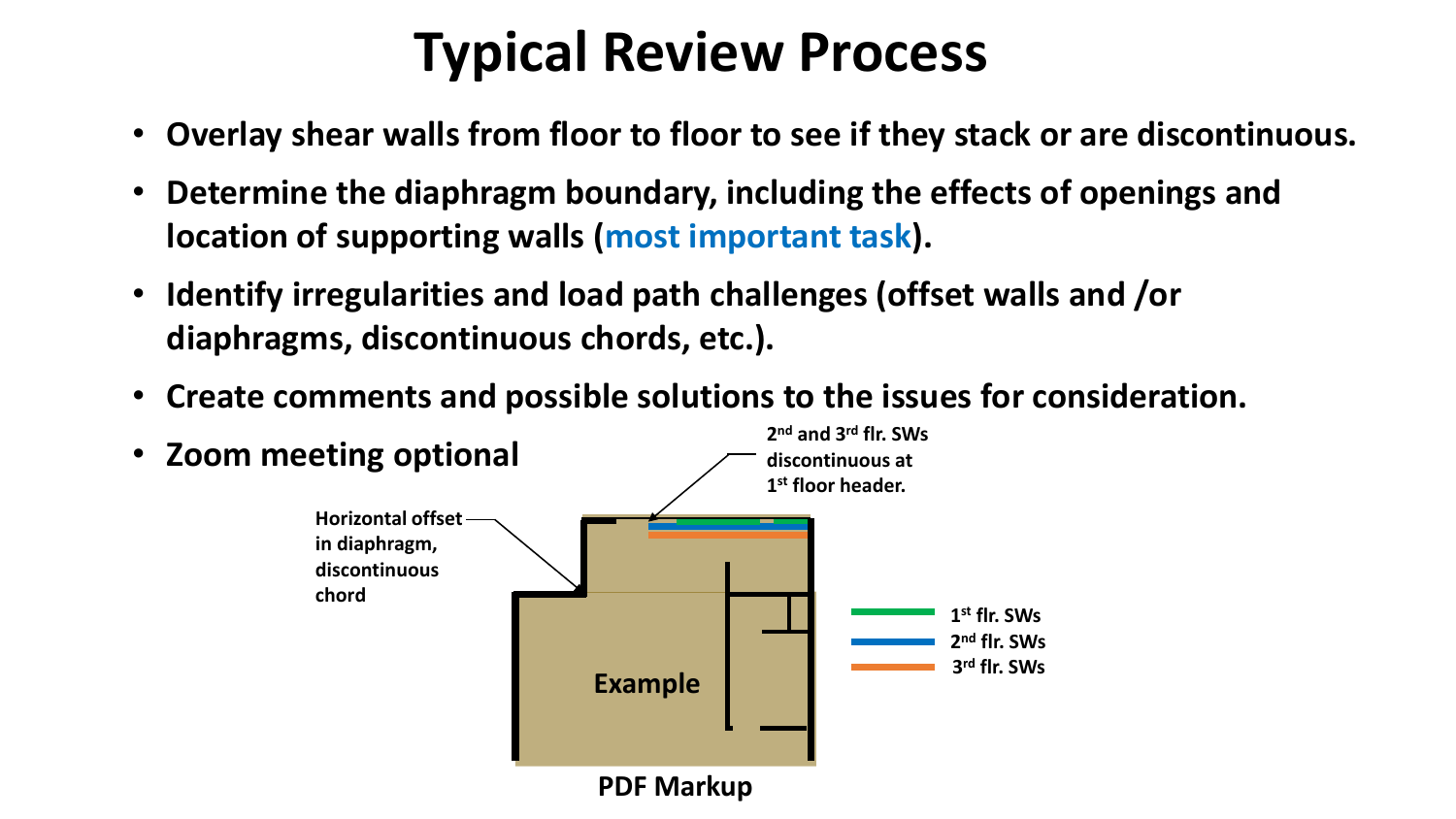### **Example 1-Stairwells and elevator Shafts**



**1st Floor**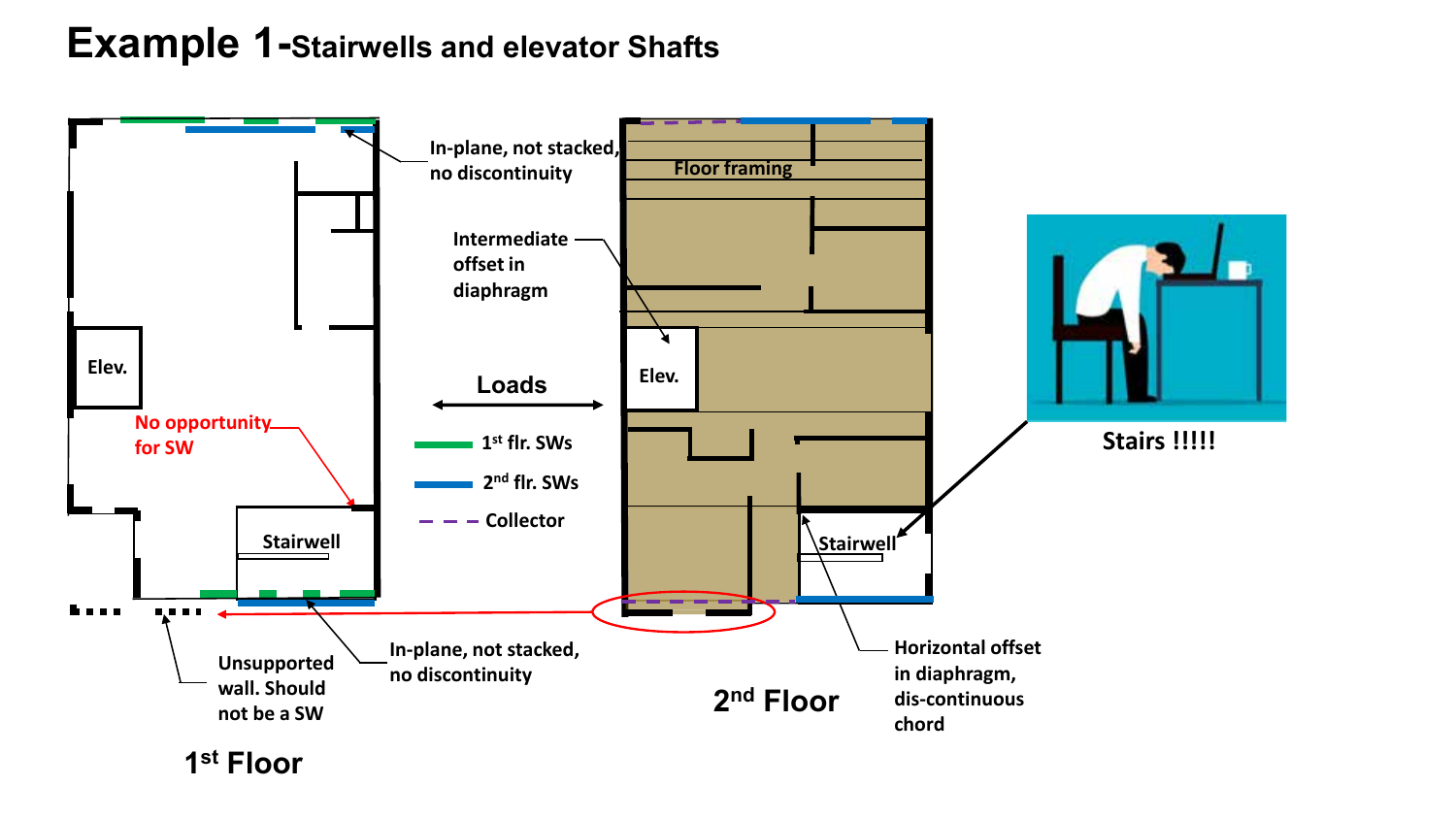### **Example 1-Possible solutions**

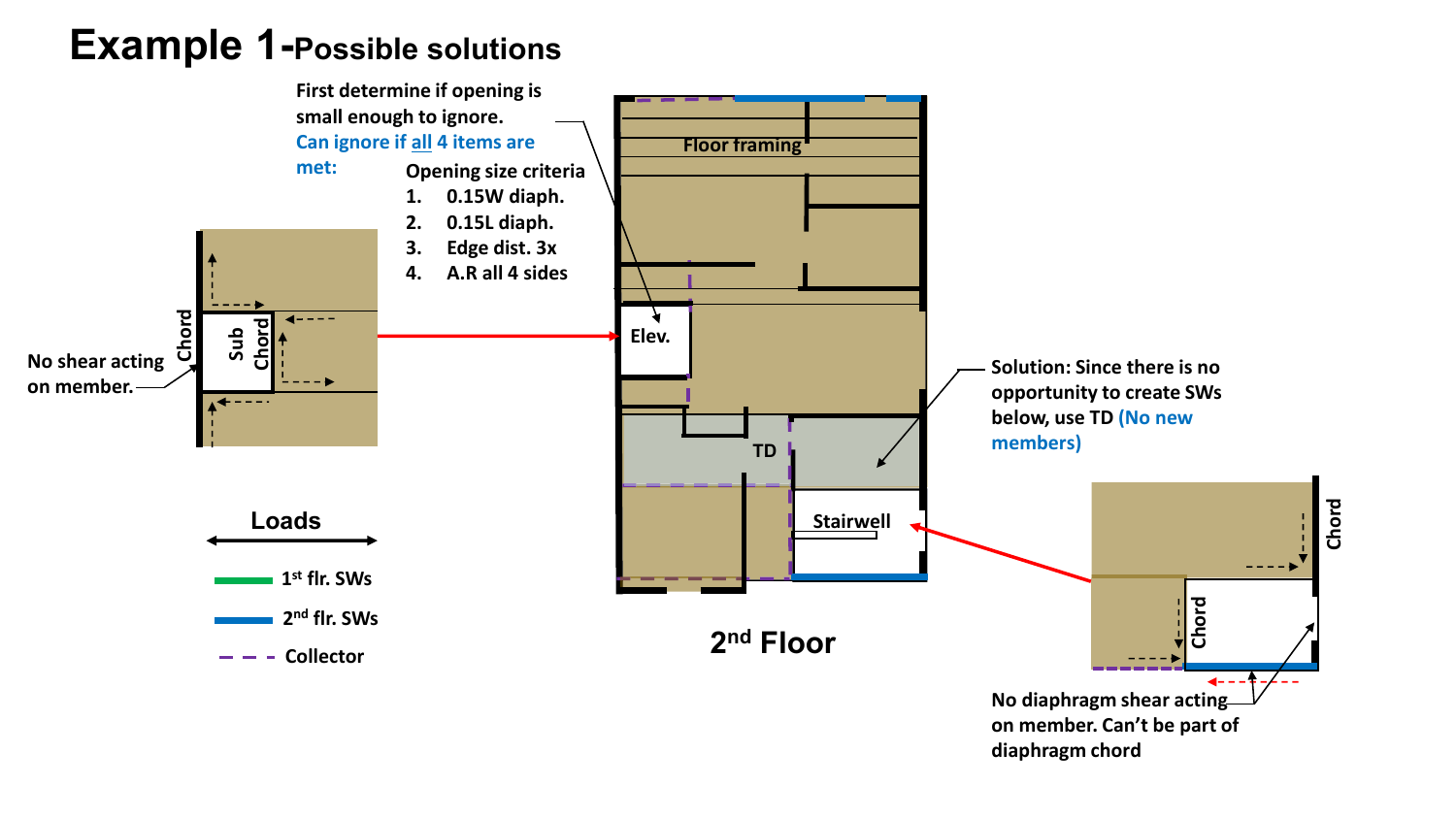

### **Example 2-Stairwells and Cantilever Diaphragms**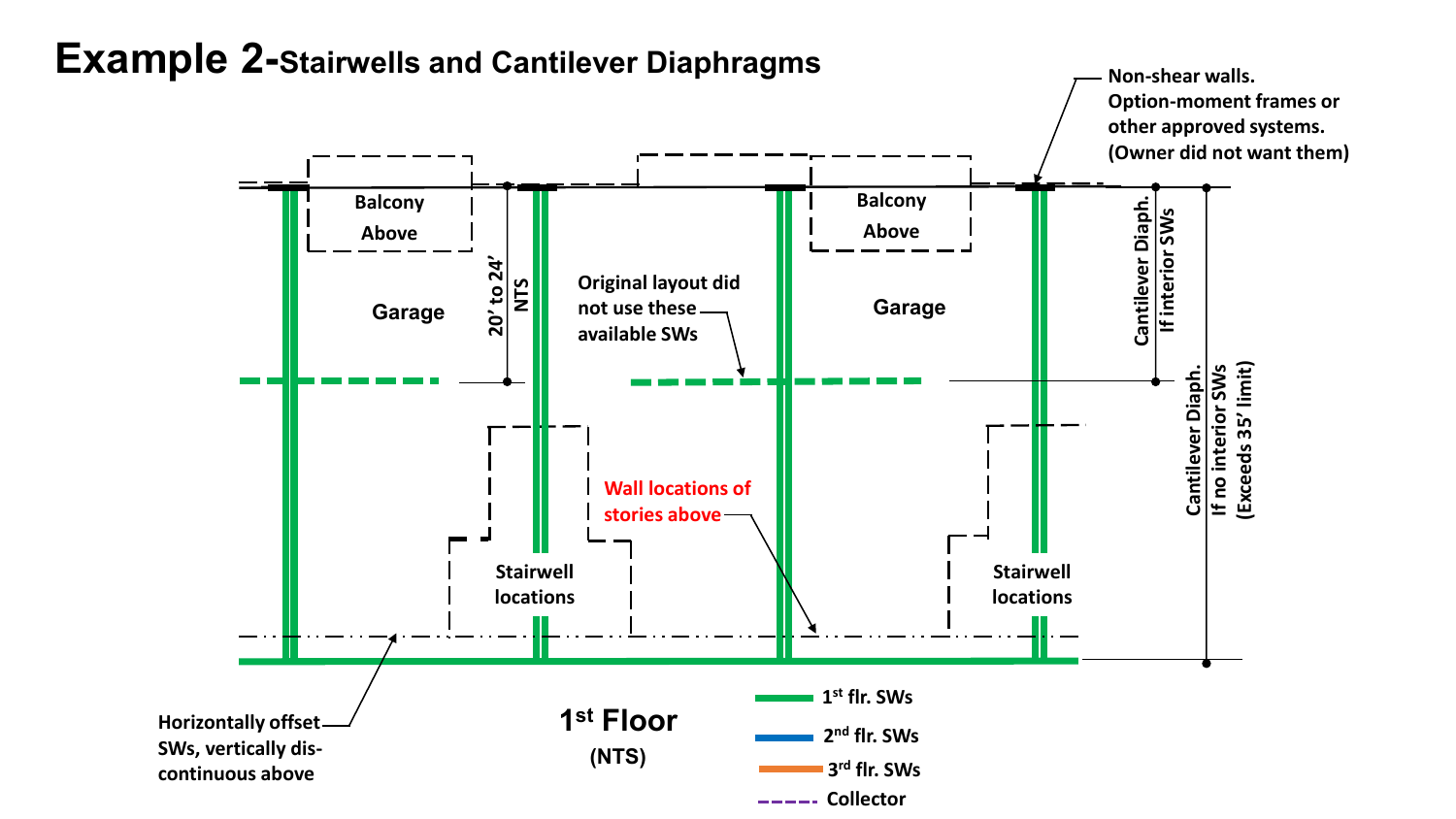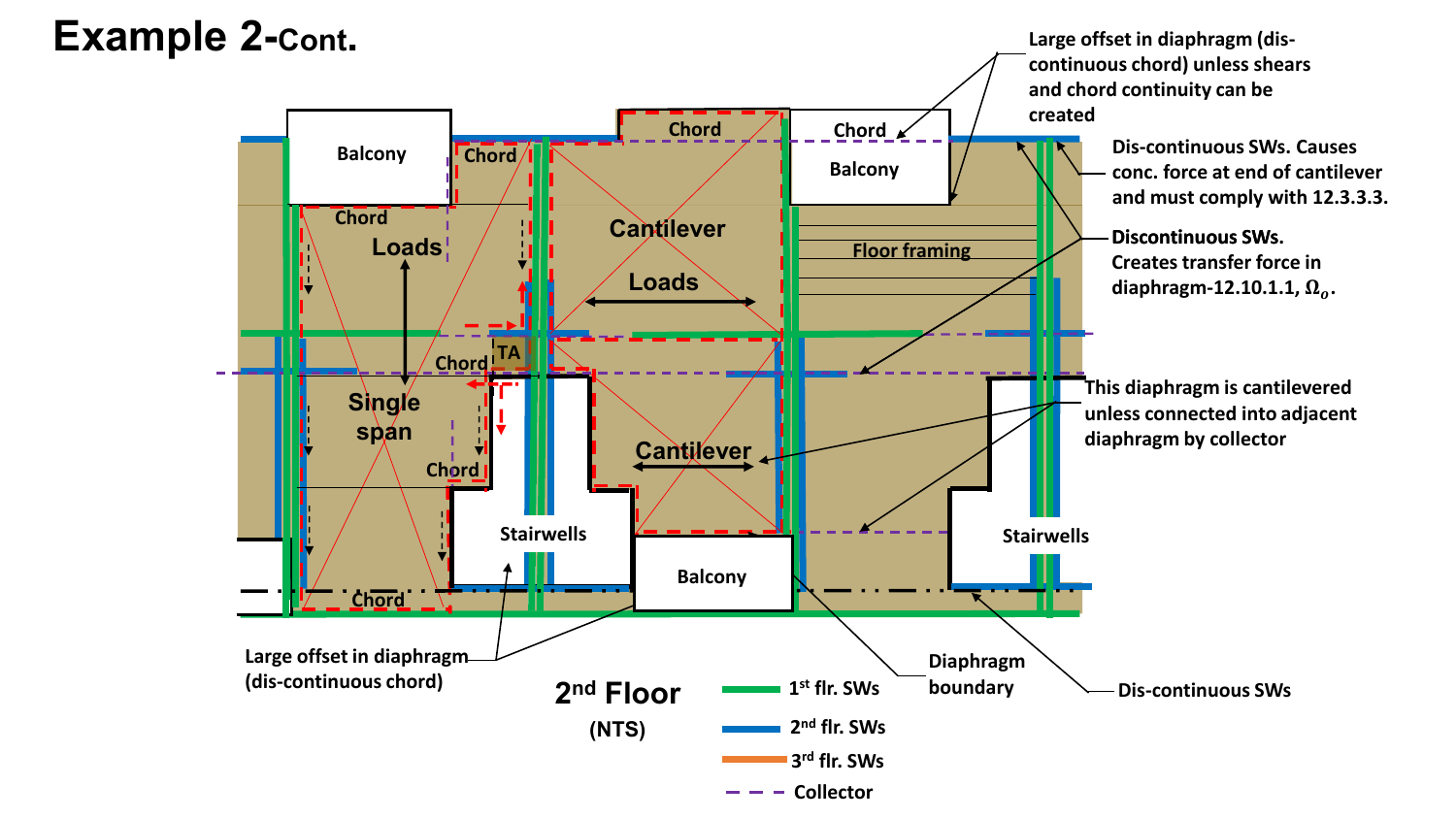## **Example 2-Cont.**

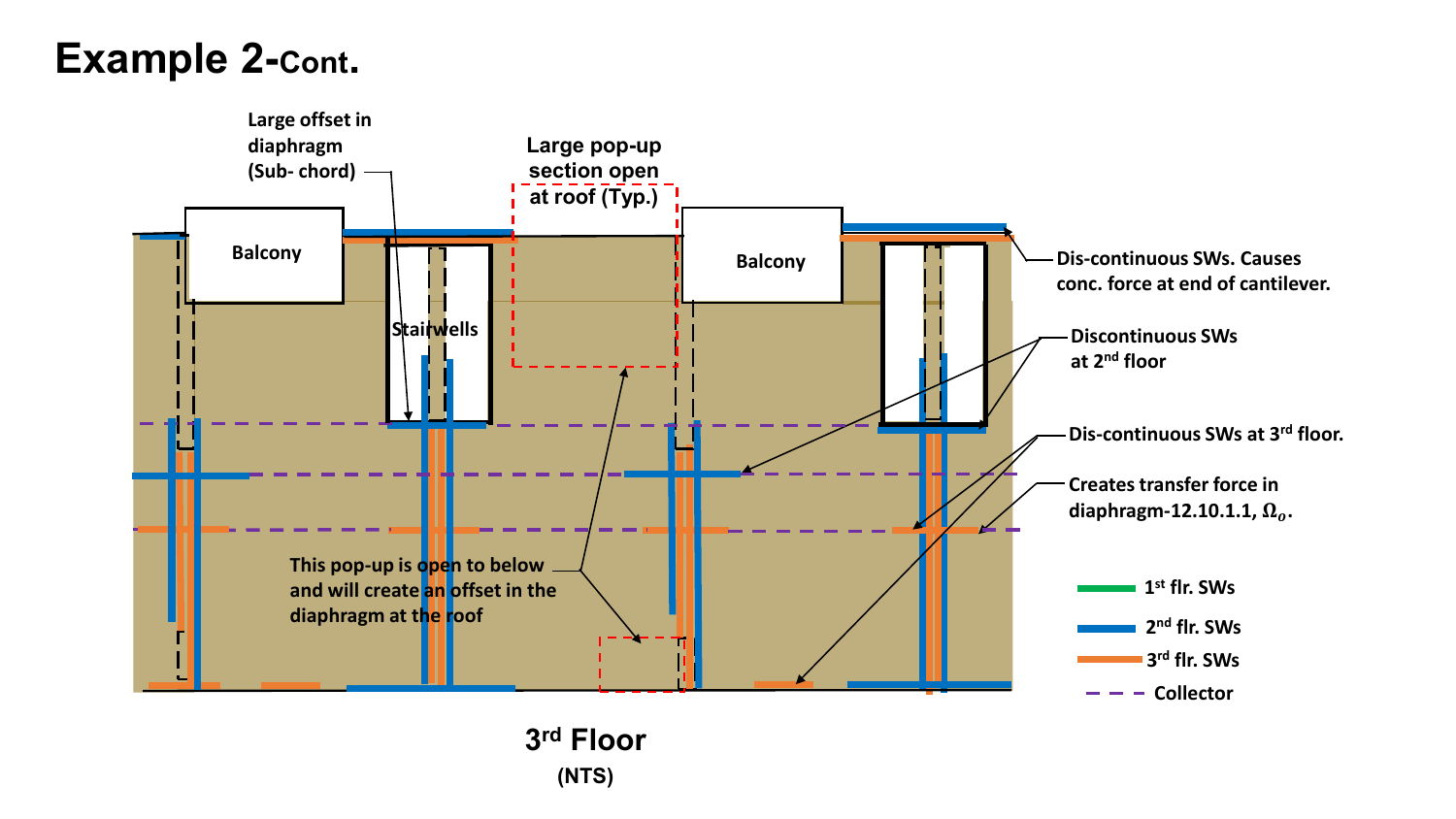

### **Vertical Offset and Cantilever Diaphragms**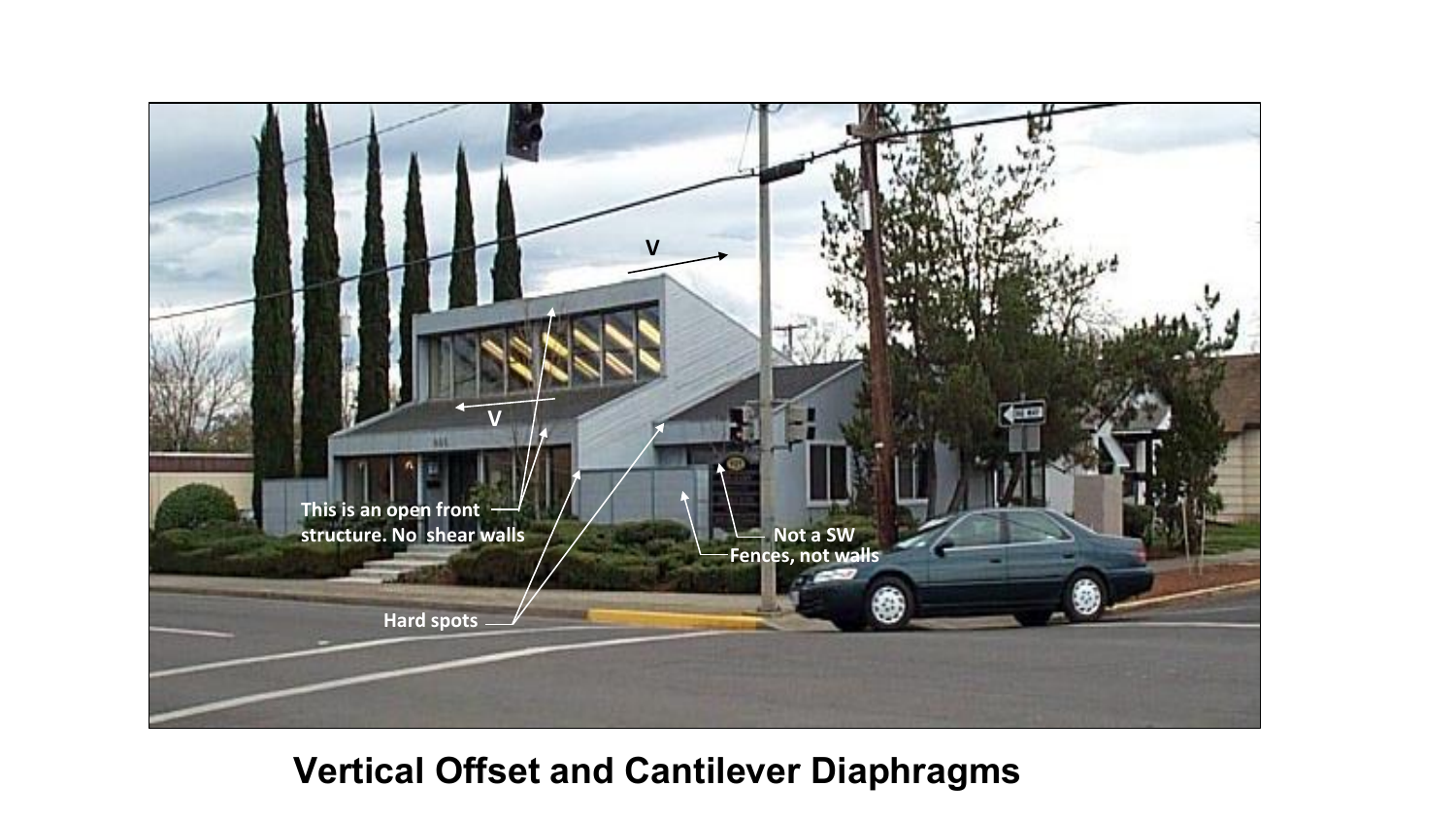

### **Example 3- Diaphragm Multiple Horizontal and Vertical Offsets**

**Tension chord shown**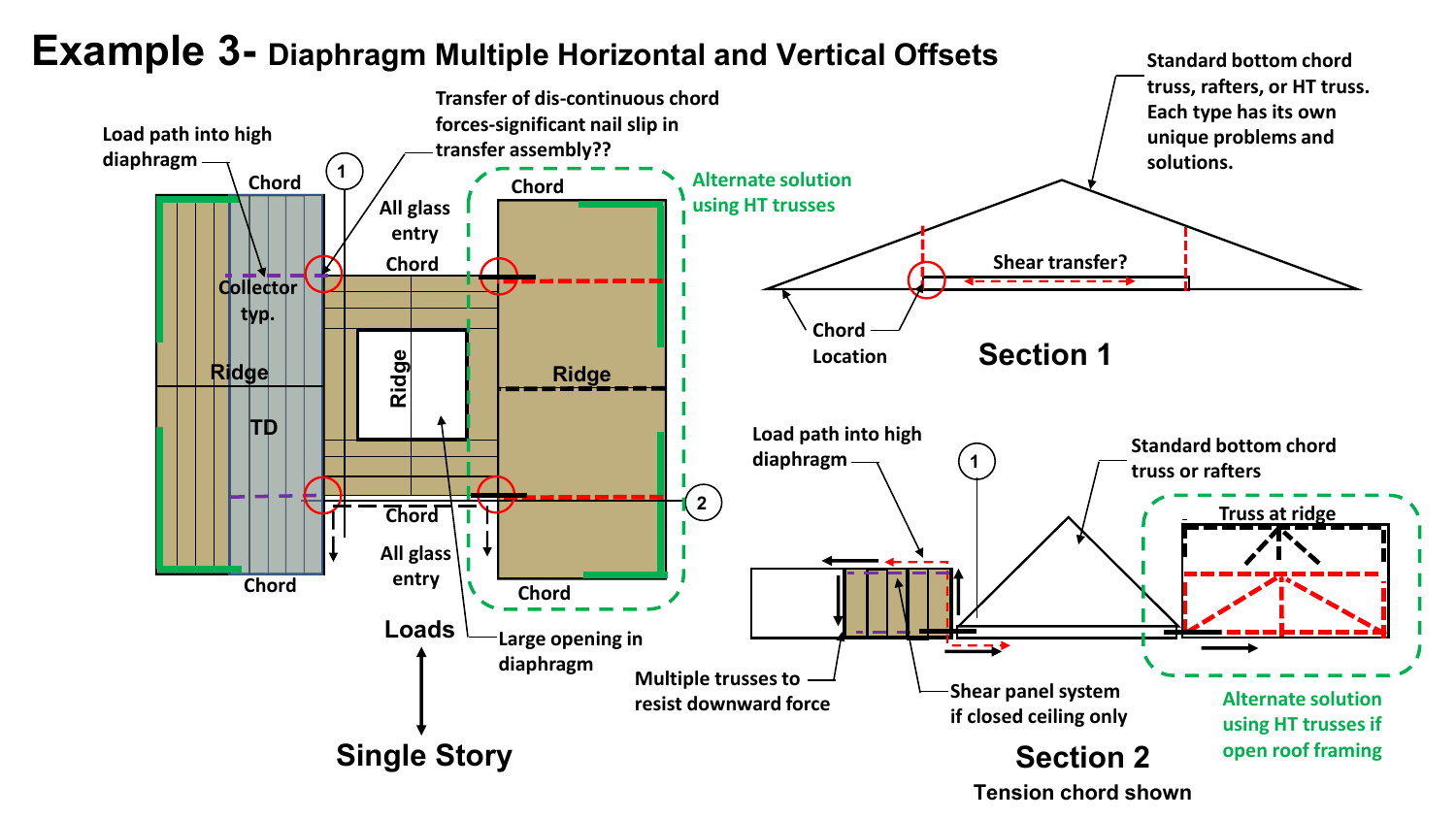### **Example 4- Large Openings and Pop-up Roof**

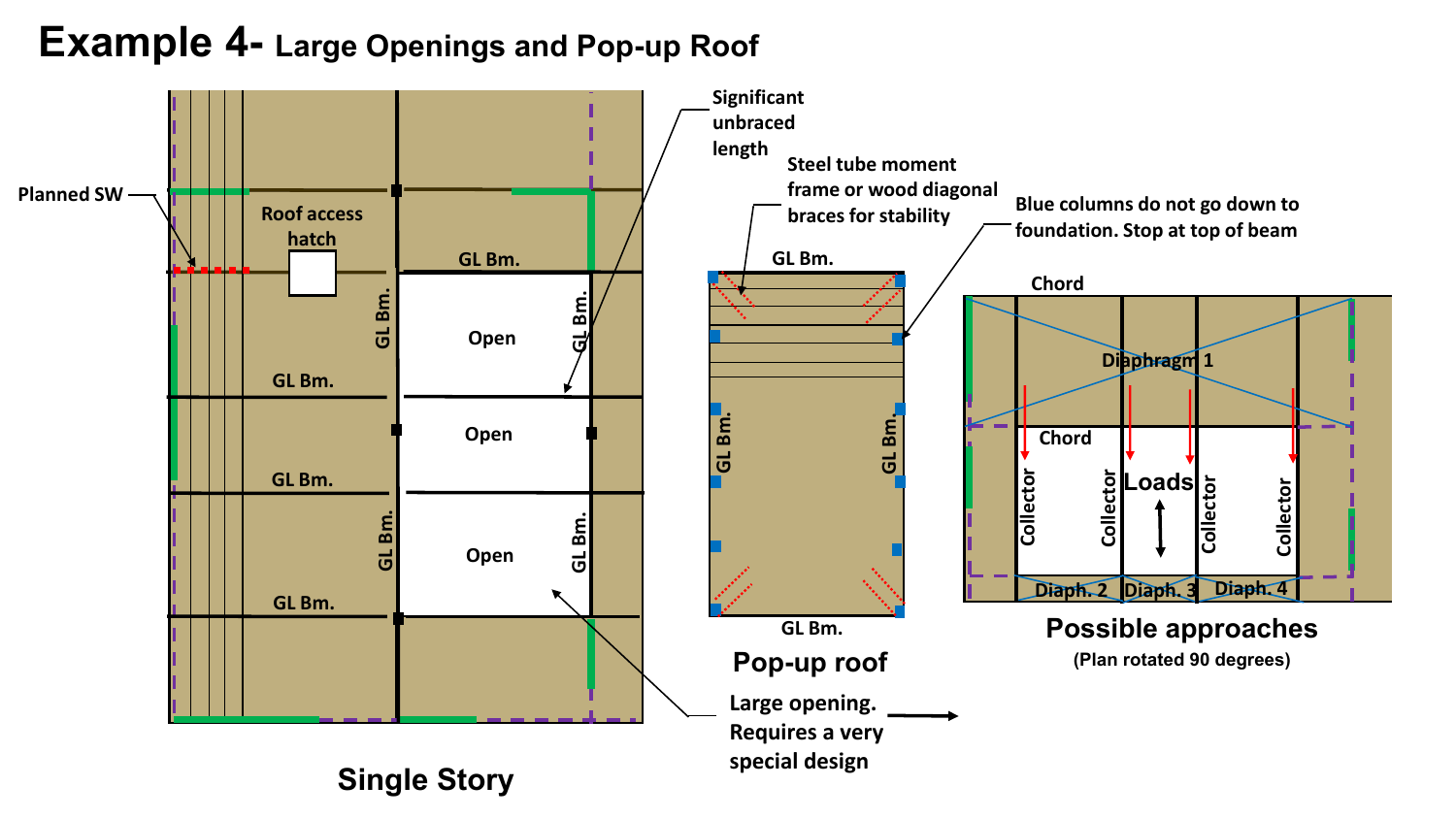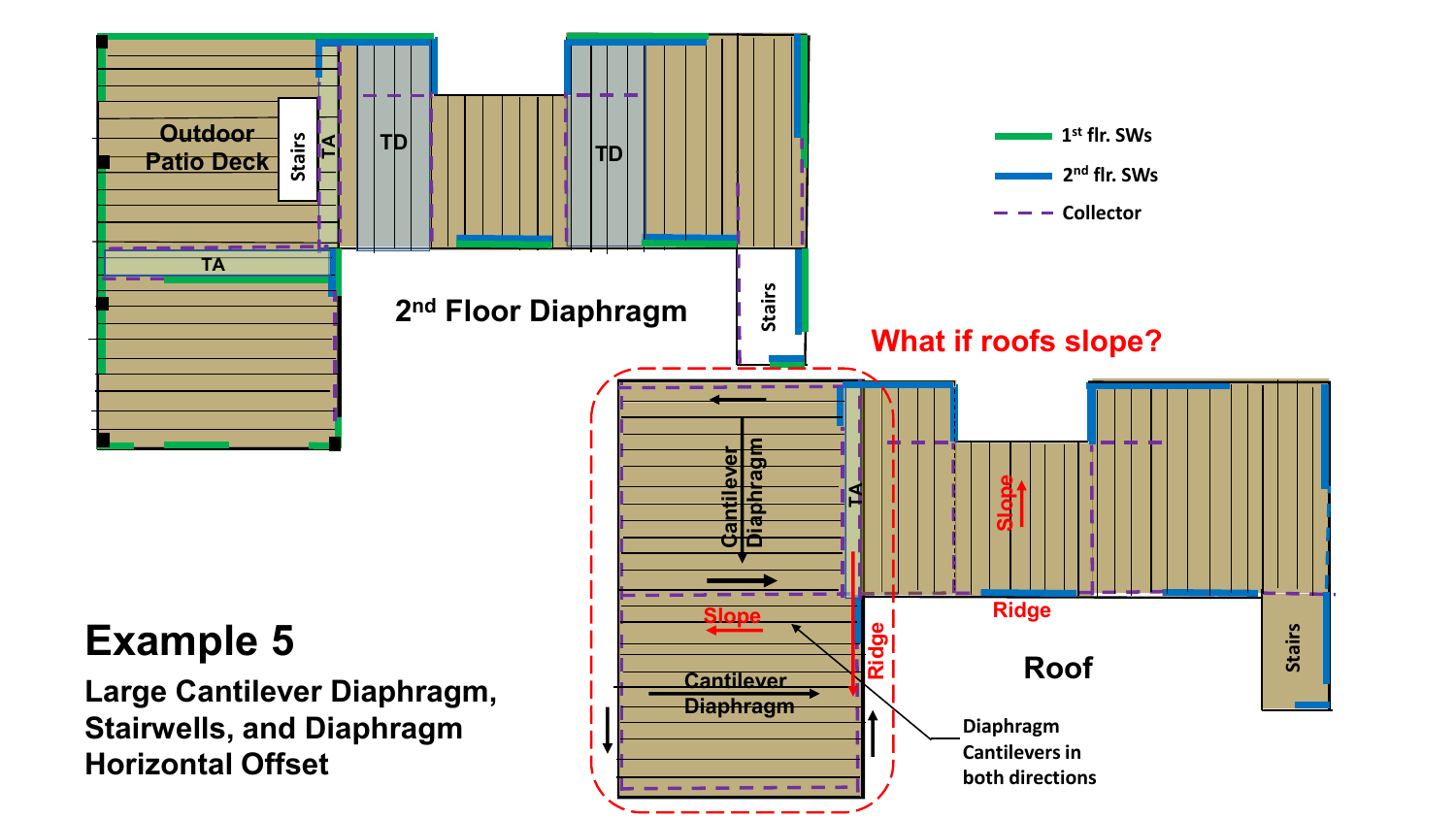### **Example 6- Multiple cantilever Diaphragms and Stairwell-Stiffness issues**



**Ground Floor Mezzanine / Roof**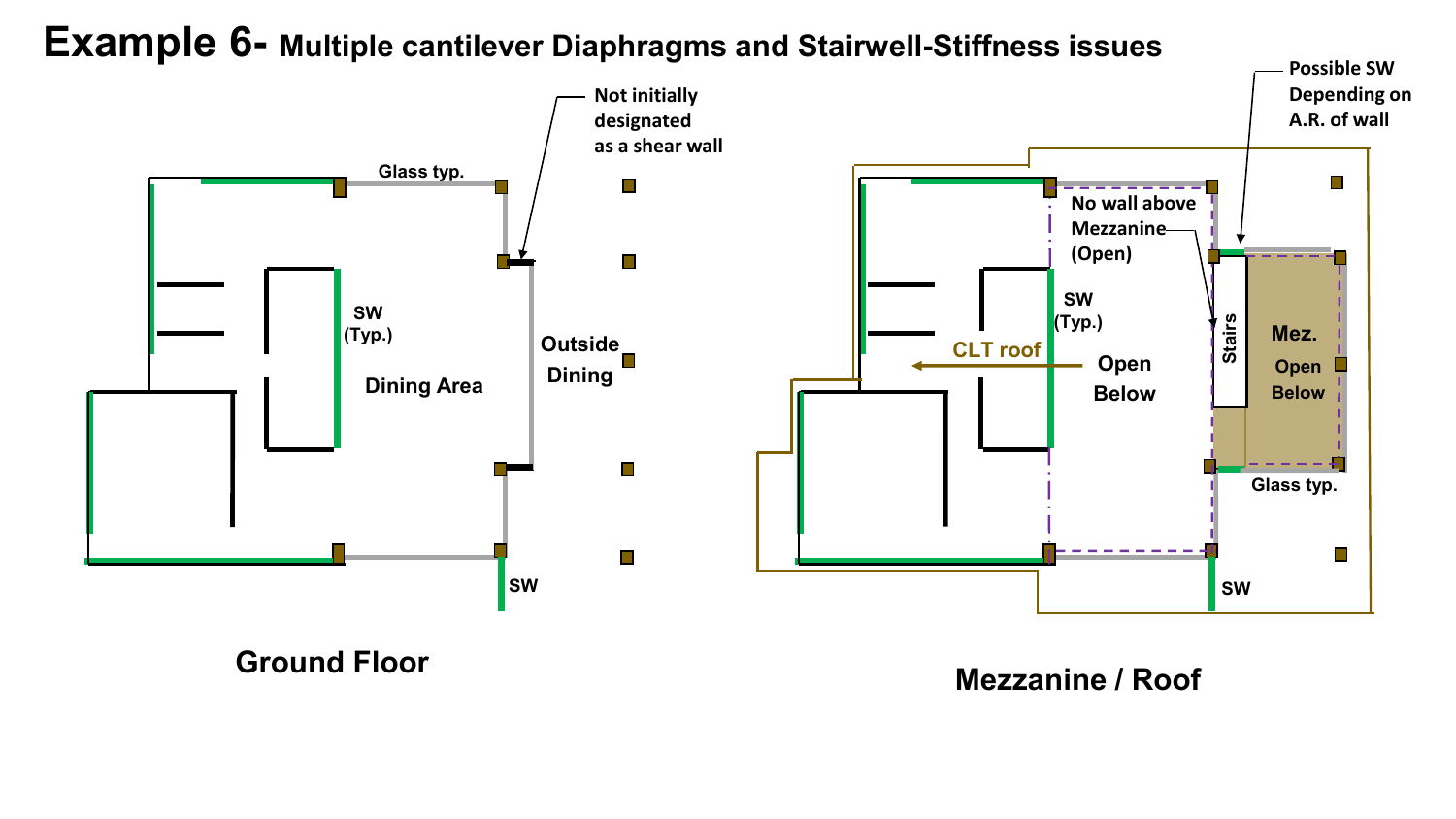### **Example 6-Cont.**



**Side Elevation**



**Front Elevation**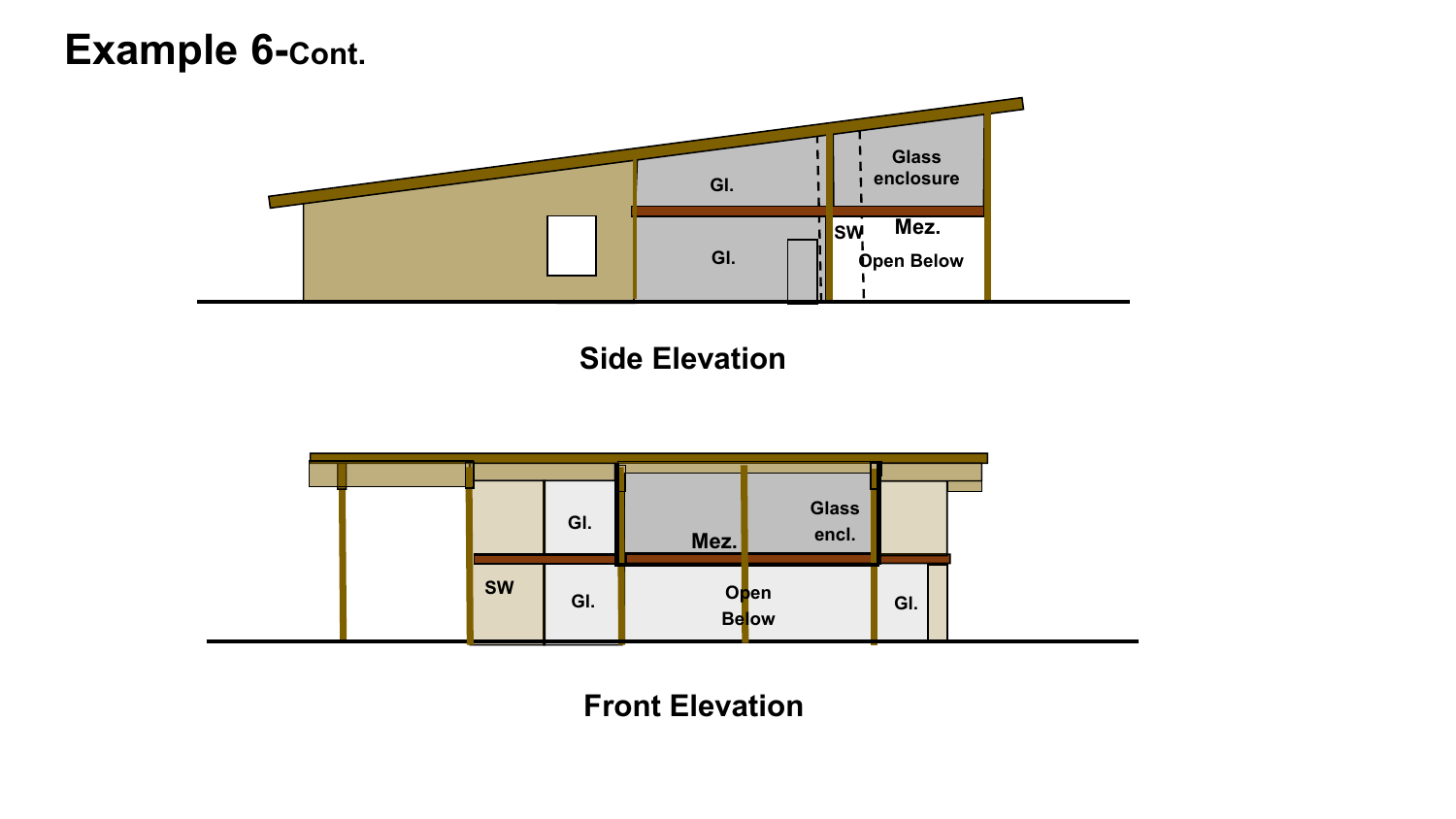

**Seismic Response**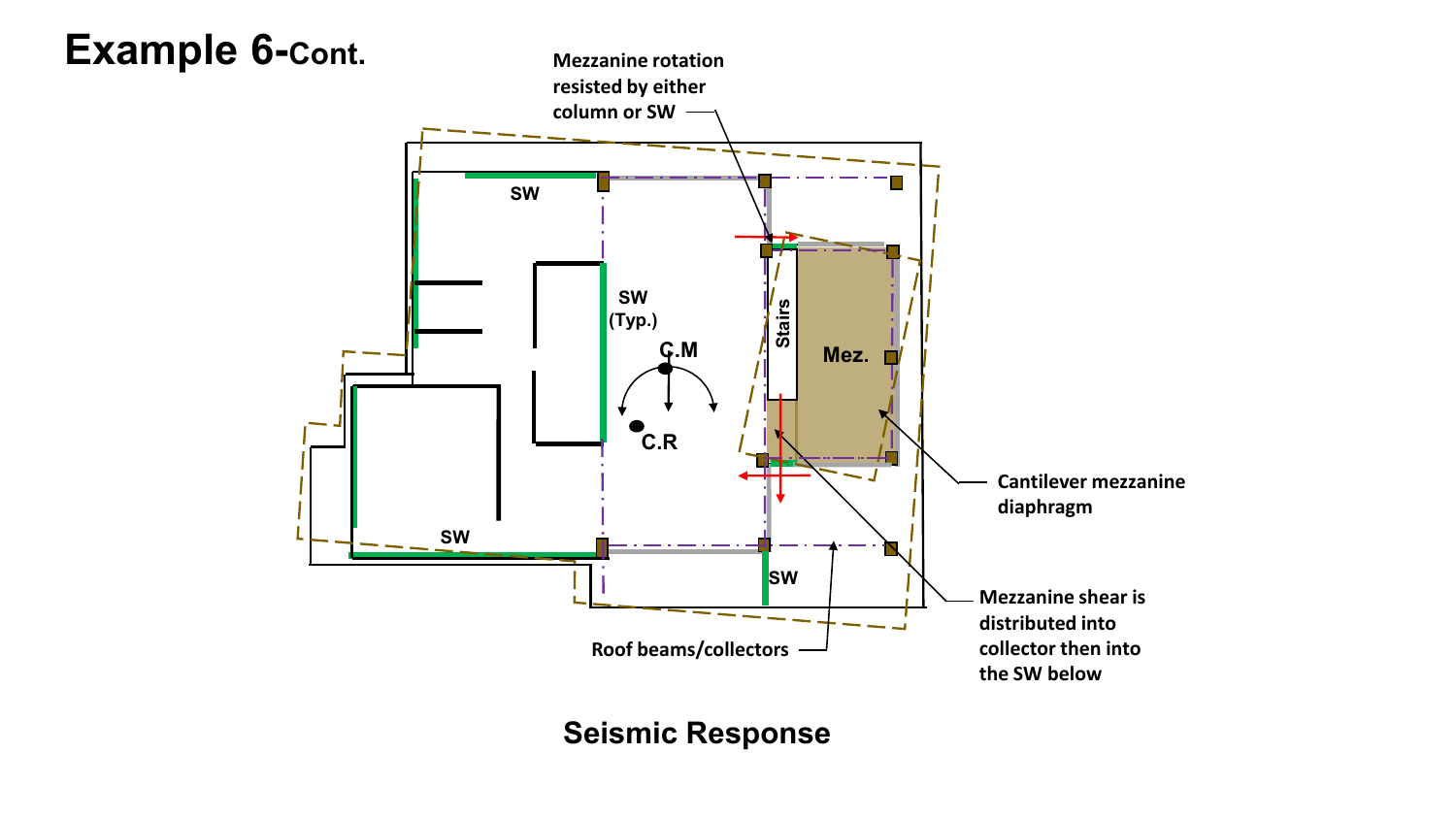

**Seismic Response**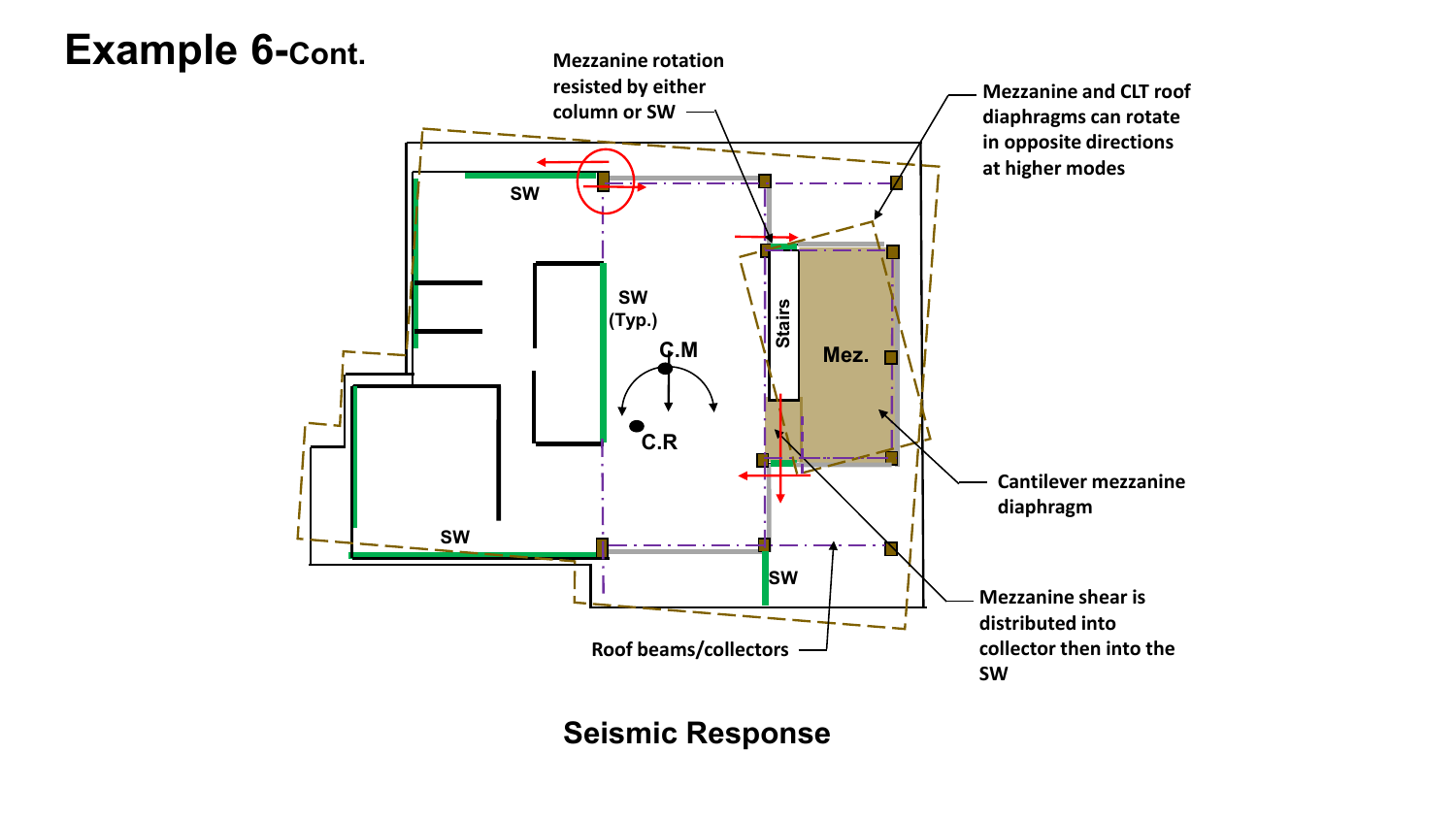**Example 7- Vertically Offset Shear Walls and Cantilever Diaphragm SW3 Bm/collector Dis-cont. SW SW 2 1 cantilever Diaphragm at roof st flr. SWs 3rd flr Transfer force SW 1 2nd flr. SWs Ends of wall to diaphragm SW3 3rd flr. SWs supported by SW 2 Stairs joists Collector SW 1 SW 2 2nd flr 1 3 Joist/collector Dis-cont. SWs SW3 Section 2 Elev. Stairs SW line offset out SW3**  $\Delta$ **Vertical deflection SW 2 SW 2 Horizontal offset at roof diaphragm. Discont. of floor framing Dis-cont. chord member adds to SWs**  $\mathbf{1}$ **SW2 SW Loads**  $\mathbf{1}$ **wall rotation. ASCE 7-16**  $\mathbf{H}$ **Changes wall stiff.** П **12.3.3.3 Stairs SW 1 SW 1 2nd flrcantilever Diaphragm at 2nd** <mark>|ຸ</mark><br>ລົ **SW line Dis-cont. SWs Section 1 Plan offset in Section 3**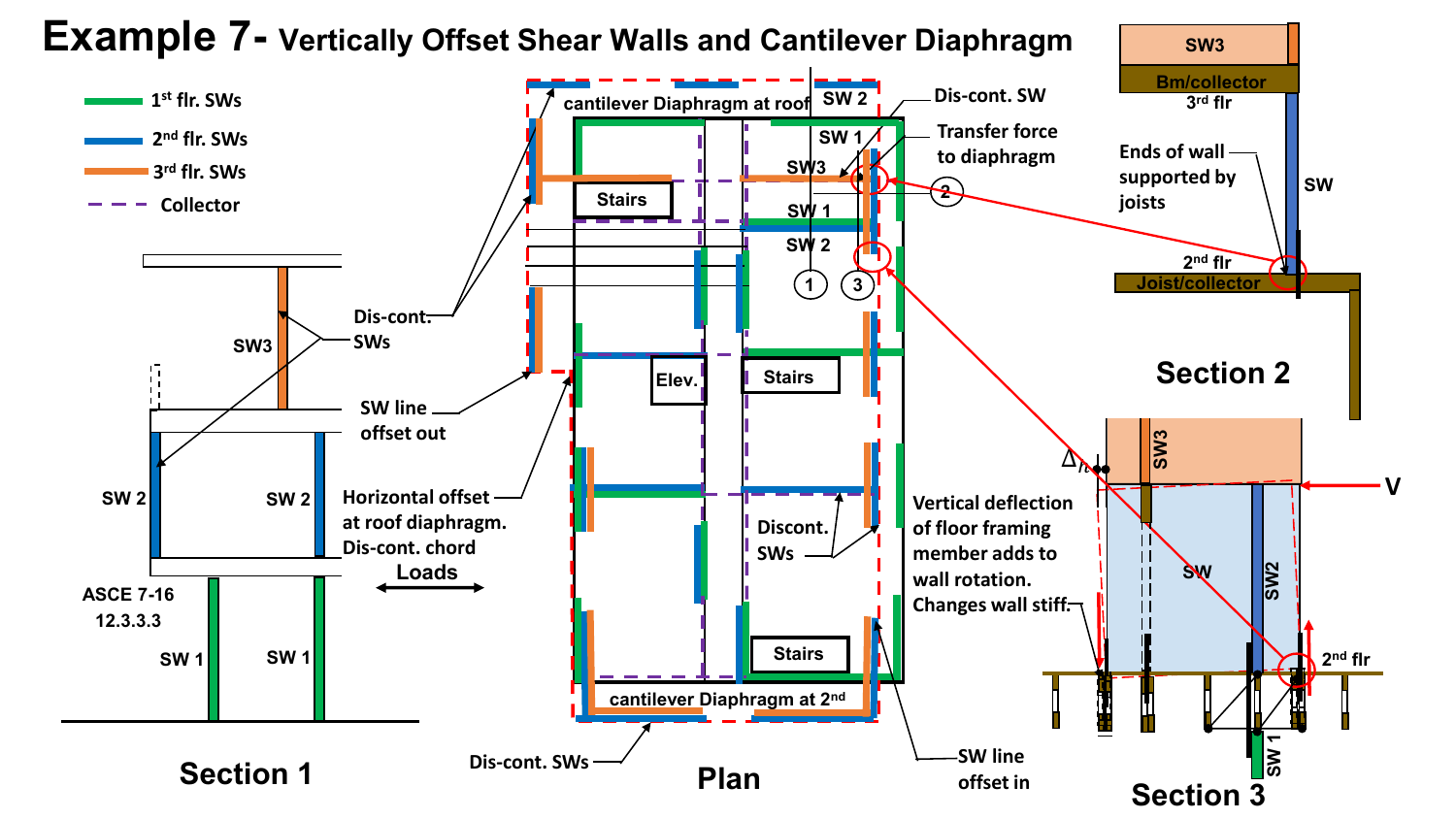

### **Stacked and Offset SWs**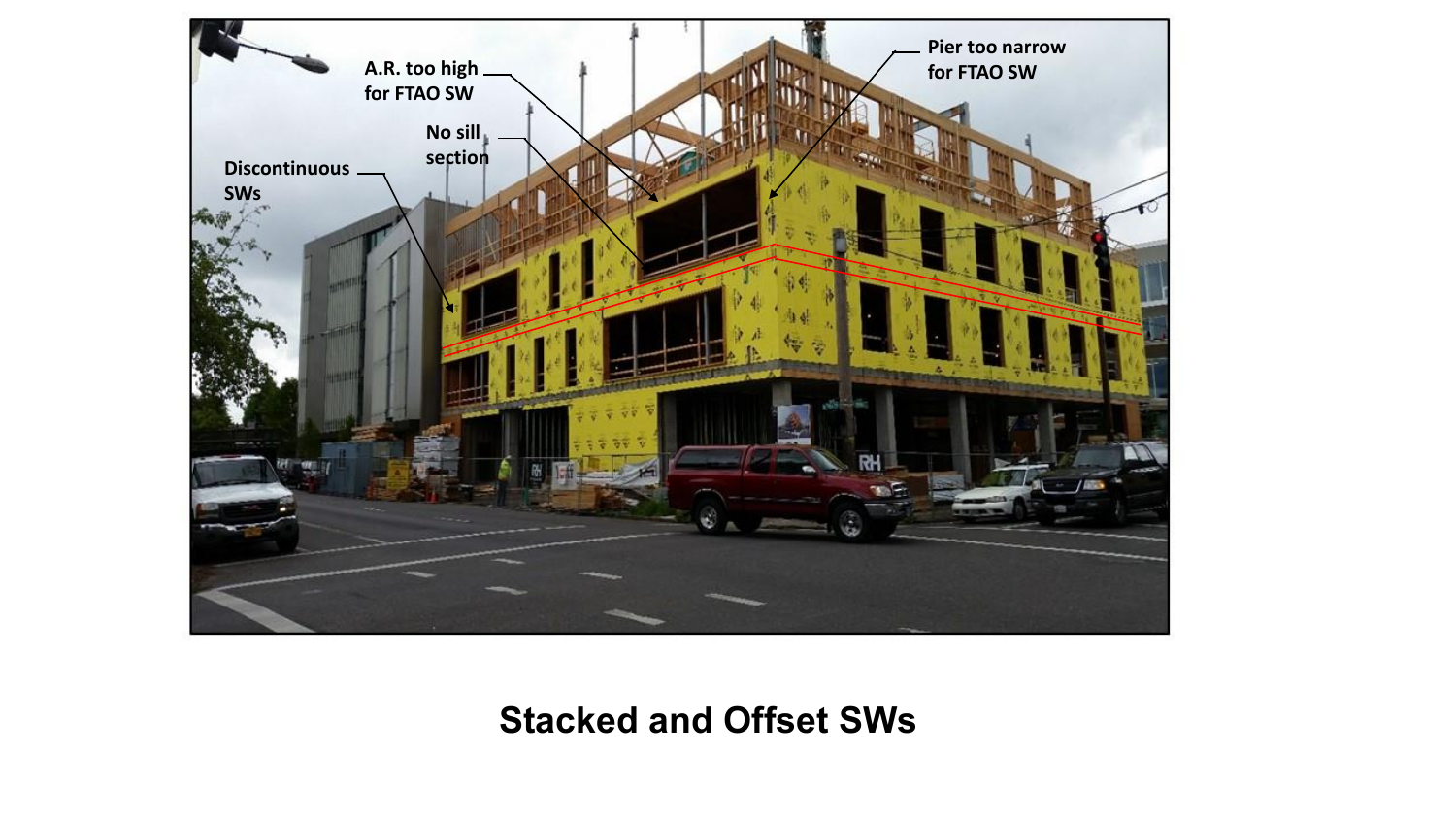### **Example 8- In-plane Offset Shear Walls**





**Non-Discontinuous SWs Discontinuous SWs**

**ASCE 7-16**

**12.3.3.3**

### **Offset Shear Walls**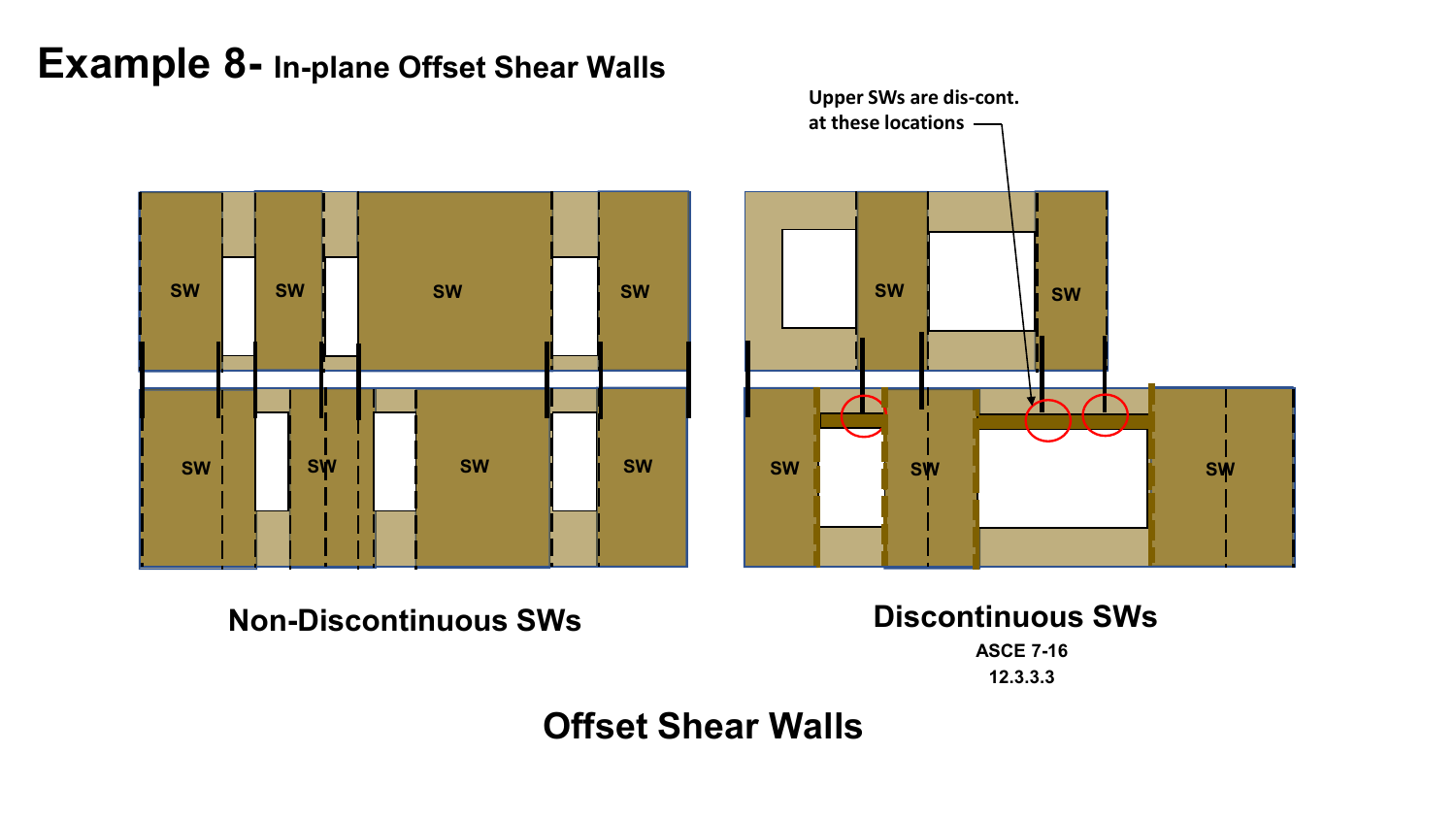## **Diaphragm/shear wall relative stiffness issues**

**12.3.1 Diaphragm Flexibility: The structural analysis shall consider the relative stiffnesses of diaphragms and the vertical elements of the seismic force-resisting system.** 

### **Flexible, Semi-rigid, or Rigid diaphragms?**

**12.3.1.1 Allows wood diaphragms to be idealized as flexible provided:**

- **1. Vertical elements are stiffer than diaphragm (Steel frames, masonry or concrete).**
- **2. One- and two-family dwellings**
- **3. Light-framed construction where (both):**
	- **a. Non-structural 1 ½" conc. topping over WSP diaphragms.**
	- **b. Each line of vertical elements in of SFRS complies with allowable story drift.**



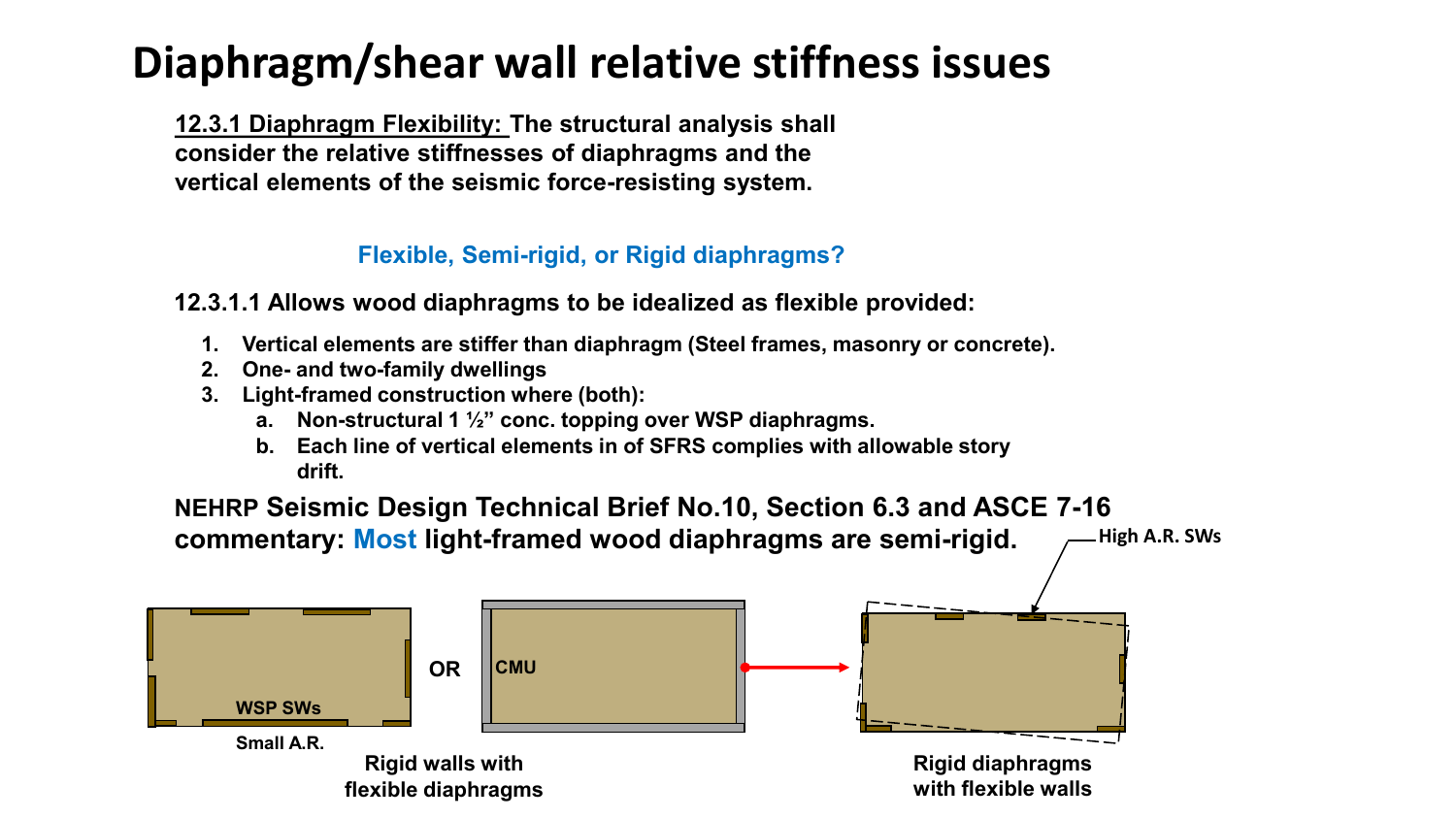## **Combined lateral system issues-***CMU*/WSP, GWB/WSP, steel frames/wood SWs

- **12.2.2-Combinations in different orthogonal directions- use R,**  $\Omega_o$ **,**  $C_d$  **for each direction**
- **12.2.3-Combinations in same direction- use lowest R,**  $\Omega_{o}$ **,**  $C_{d}$ **Difference in base shear Rwsp = 6.5 Rgwb = 2 = 3.25 x> Seismic force can be larger than wind force**  $R_{\text{ord cmu}} = 2 = 3.25 \text{ x}$ **Rint cmu = 3.5 = 1.88 x>**  $R<sub>spec</sub>$  cmu =  $5 = 1.3$  x>
	- **12.2.3.1-Vertical combinations:**
		- 1. If lower sys. has lowest R,  $\Omega_o$ ,  $C_d$ , use upper R,  $\Omega_o$ ,  $C_d$  for upper sys. and lower R,  $\Omega_o$ ,  $C_d$  for lower syst. Multiply lower sys. by ratio of upper/lower.
		- **2.** If upper sys. has lower R,  $\Omega_{a}$ ,  $C_{d}$ , use upper R,  $\Omega_{a}$ ,  $C_{d}$  for both.
	- **12.2.3.3-Horizontal combinations:**

Use lowest R for that direction,  $\Omega_o$ , and  $C_d$  shall be consistent with R value used.

**Exception: Least R value in each independent line of LFR if all three conditions are met:**

- **1. In Risk Category I or II.**
- **2. 2-stories or less AGP.**
- **3. Use of light-framed construction or flexible diaphragm.**

**R used for design of the diaphragm shall not be greater than least R value used in that direction.**

- **R = Response modification factor**
- $\Omega_o =$  Overstrength factor
- = **Deflection amplification factor**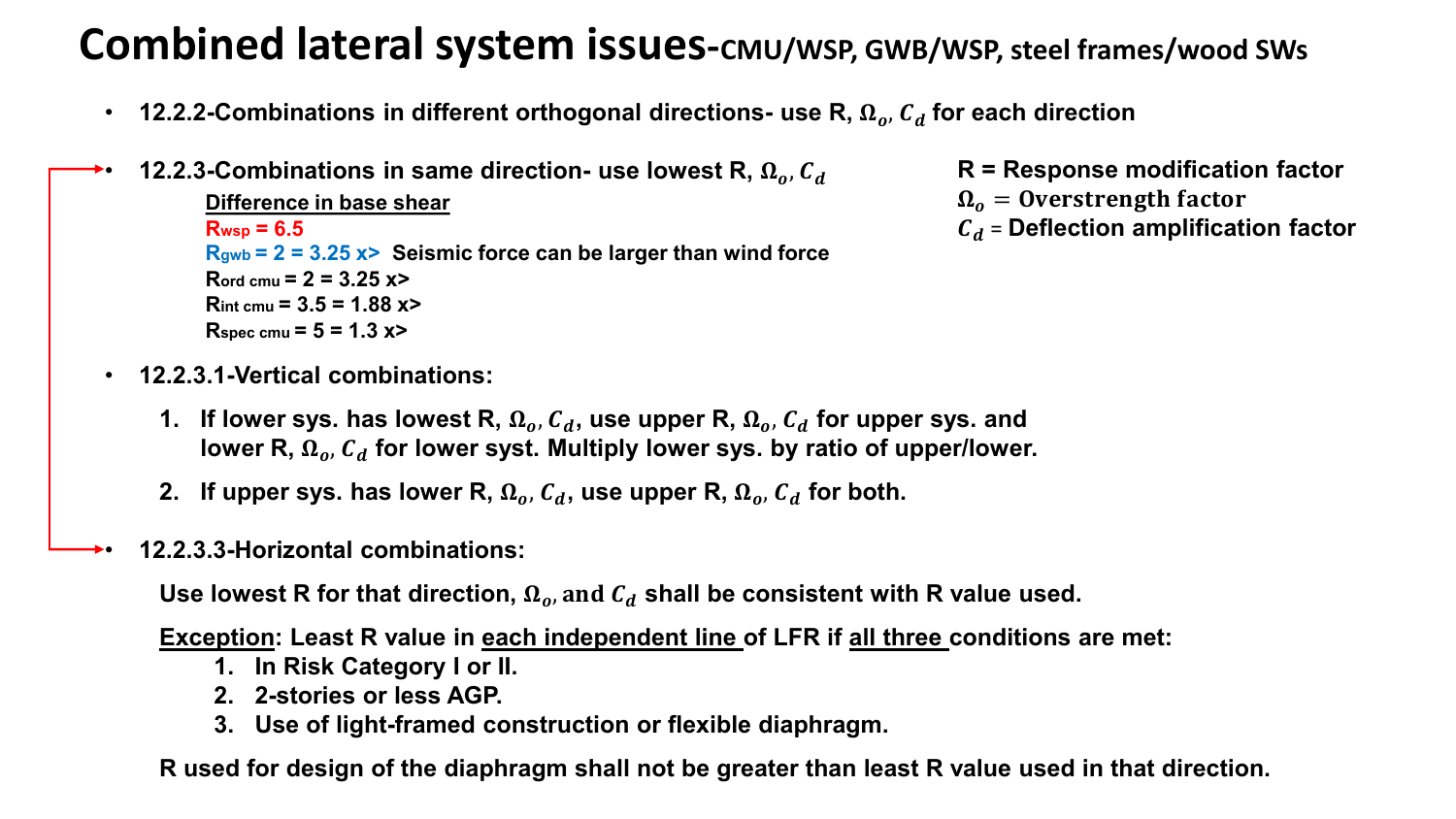

**This Concludes the Presentation on:**

## **Common Challenges in Wood Lateral System Layouts**

# **Q & A**

**R. Terry Malone, P.E., S.E. Senior Technical Director WoodWorks.org**



### **Thank You**

### **Disclaimer:**

The information in this publication, including, without limitation, references to information contained in other publications or made available by other sources (collectively "information") should not be used or relied upon for any application without competent professional examination and verification of its accuracy, suitability, code compliance and applicability by a licensed engineer, architect or other professional. This example has been developed for informational purposes only. It is not intended to serve as recommendations or as the only method of analysis available. Neither the Wood Products Council nor its employees, consultants, nor any other individuals or entities who contributed to the information make any warranty, representative or guarantee, expressed or implied, that the information is suitable for any general or particular use, that it is compliant with applicable law, codes or ordinances, or that it is free from infringement of any patent(s), nor do they assume any legal liability or responsibility for the use, application of and/or reference to the information. Anyone making use of the information in any manner assumes all liability arising from such use.